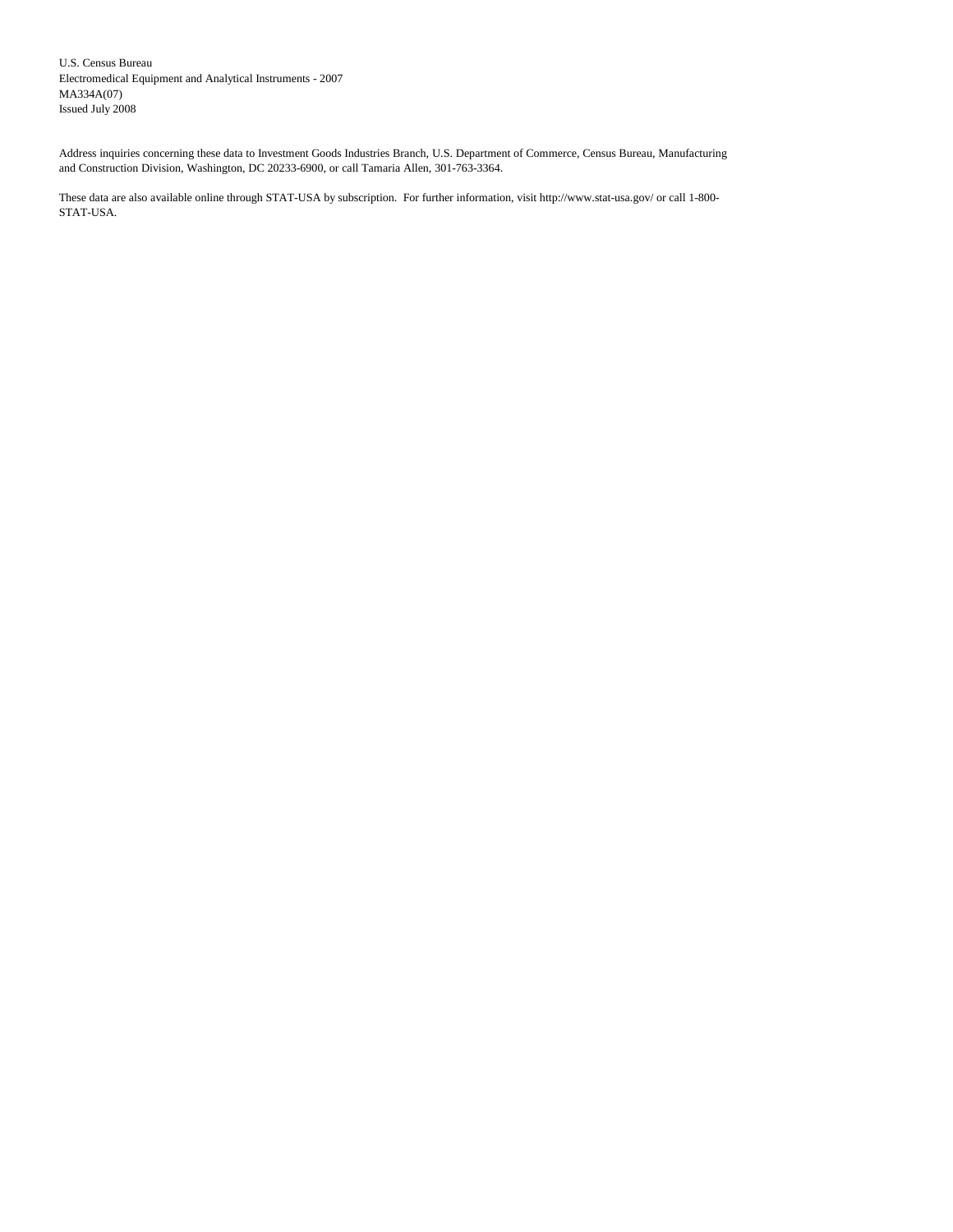Table 1. Value of Shipments of Electromedical Equipment and Analytical Instruments: 2002 to 2007 [Millions of dollars]

| Product<br>class code | Product description                                                                              | 2007                         | 2006     | 2005     | 2004     | 2003     | 2002     |
|-----------------------|--------------------------------------------------------------------------------------------------|------------------------------|----------|----------|----------|----------|----------|
| 3333143               |                                                                                                  | $2.079.2 \frac{\text{r}}{ }$ | 2.012.5  | 1.960.8  | 1.871.2  | 1.702.6  | 2.174.4  |
| 3345101               | Electromedical equipment, including diagnostic,<br>therapeutic, and patient monitoring equipment | 20,825.6                     | 19.610.5 | 18.240.5 | 13.611.1 | 11.747.0 | 12,125.7 |
| 3345160               | Analytical and scientific instruments, except optical                                            | 8.911.7                      | 8.393.6  | 8.086.5  | 7.544.6  | 7.918.2  | 7.271.9  |
| 3345170               |                                                                                                  | 6,852.2                      | 7,065.2  | 6.454.1  | 4.971.2  | 4,873.5  | 4.524.2  |

r/Revised by 5 percent by 5 percent or more from previously published data.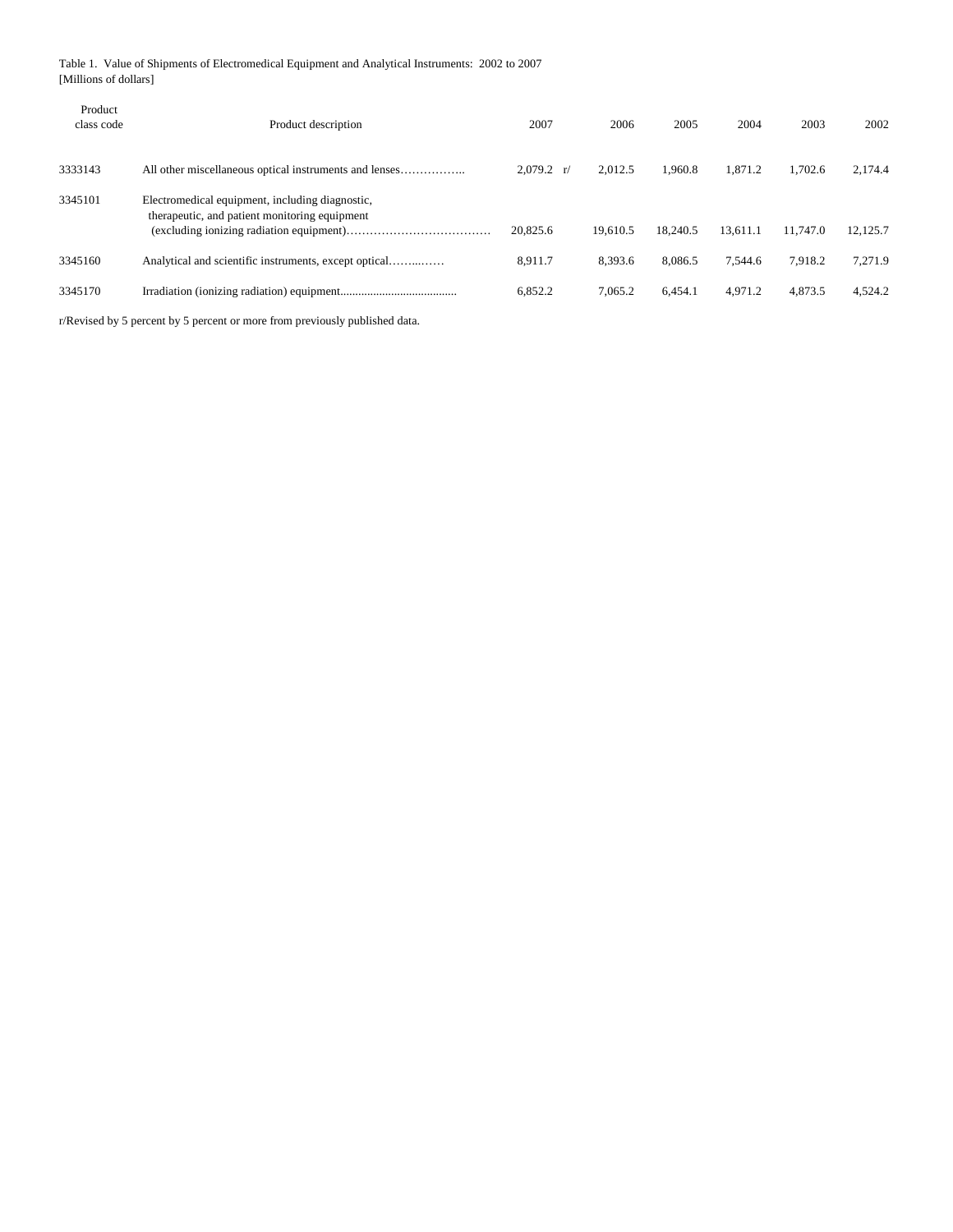## Table 2. Value of Shipments of Electromedical Equipment and Analytical Instruments: 2007 and 2006 [Value in thousands of dollars]

| Product    | Product description                                   | No.<br>of |    | 2007       |           |              | 2006       |
|------------|-------------------------------------------------------|-----------|----|------------|-----------|--------------|------------|
| code       |                                                       | cos.      |    | Value      |           |              | Value      |
| 3333143    | Optical instruments and lenses                        | 155       | a  | 2,079,159  | $a/$ $r/$ |              | 2,012,484  |
| 3333143119 | Binoculars and astronomical instruments, parts        |           |    |            |           |              |            |
|            |                                                       | 20        | C/ | 61.931     | a         |              | 126,851    |
| 3333143231 |                                                       | 34        | a  | 190,760    |           | r/           | 177,057    |
| 3333143232 | Optical instruments used for inspecting               |           |    |            |           |              |            |
|            |                                                       | 8         |    | 300,415    |           |              | (D)        |
|            | Optical components:                                   |           |    |            |           |              |            |
| 3333143235 |                                                       | 27        | h/ | 160,158    |           | r/           | 175,215    |
| 3333143237 |                                                       | 43        |    | 491,579    |           | r/           | 445,206    |
| 3333143242 |                                                       | 19        |    | 67,549     |           |              | (D)        |
| 3333143243 |                                                       | 49        | a  | 188,956    | a         |              | 188,109    |
| 3333143245 |                                                       | 46        | h/ | 475,371    |           | r/           | 449,839    |
| 3333143251 |                                                       | 31        | c/ | 142,440    | c/        |              | 157,968    |
| 3345101    | Electromedical equipment, including diagnostic,       |           |    |            |           |              |            |
|            | therapeutic and patient monitoring equipment          |           |    |            |           |              |            |
|            |                                                       | 127       | a  | 20,825,632 |           |              | 19,610,493 |
|            | Medical diagnostic equipment:                         |           |    |            |           |              |            |
| 3345101106 |                                                       | 12        |    | 1,863,578  |           |              | 1,689,592  |
| 3345101109 |                                                       | 7         |    | 185,830    |           | $a/\sqrt{r}$ | 152,119    |
| 3345101124 |                                                       | 32        |    | 1,574,167  |           | r/           | 1,709,436  |
|            | Patient monitoring equipment:                         |           |    |            |           |              |            |
| 3345101227 | Intensive care/coronary care units, including         |           |    |            |           |              |            |
|            | component modules such as temperature, blood          |           |    |            |           |              |            |
|            |                                                       | 14        | b/ | 349,938    | a         |              | 357,243    |
| 3345101233 |                                                       | 9         | b/ | 80,313     |           | r/           | 81,893     |
| 3345101237 |                                                       | 21        |    | 2,709,331  |           | r/           | 2,653,664  |
|            | Medical therapy equipment:                            |           |    |            |           |              |            |
| 3345101241 |                                                       | 5         |    | 29,298     |           |              | 25,132     |
| 3345101247 |                                                       | 8         |    | 3,008,783  |           | r/           | 2,872,810  |
| 3345101251 |                                                       | 6         | b/ | 1,094,083  |           |              | 934,919    |
| 3345101254 |                                                       | 11        | C/ | 712,516    | a         |              | 625,885    |
| 3345101257 |                                                       | 27        |    | 3,656,384  |           |              | 3,336,075  |
|            | Surgical systems:                                     |           |    |            |           |              |            |
| 3345101361 |                                                       | 10        |    | 429,467    |           |              | 405,618    |
| 3345101371 |                                                       | 20        | C/ | 1,018,111  | b/        |              | 940,793    |
| 3345101374 | Other electromedical and electrotherapeutic apparatus | 9         | C/ | 1,377,680  | C/        |              | 1,213,721  |
| 3345101477 | Electromedical and electrotherapeutic parts           |           |    |            |           |              |            |
|            |                                                       | 127       |    | 2.736.153  |           | r/           | 2,611,593  |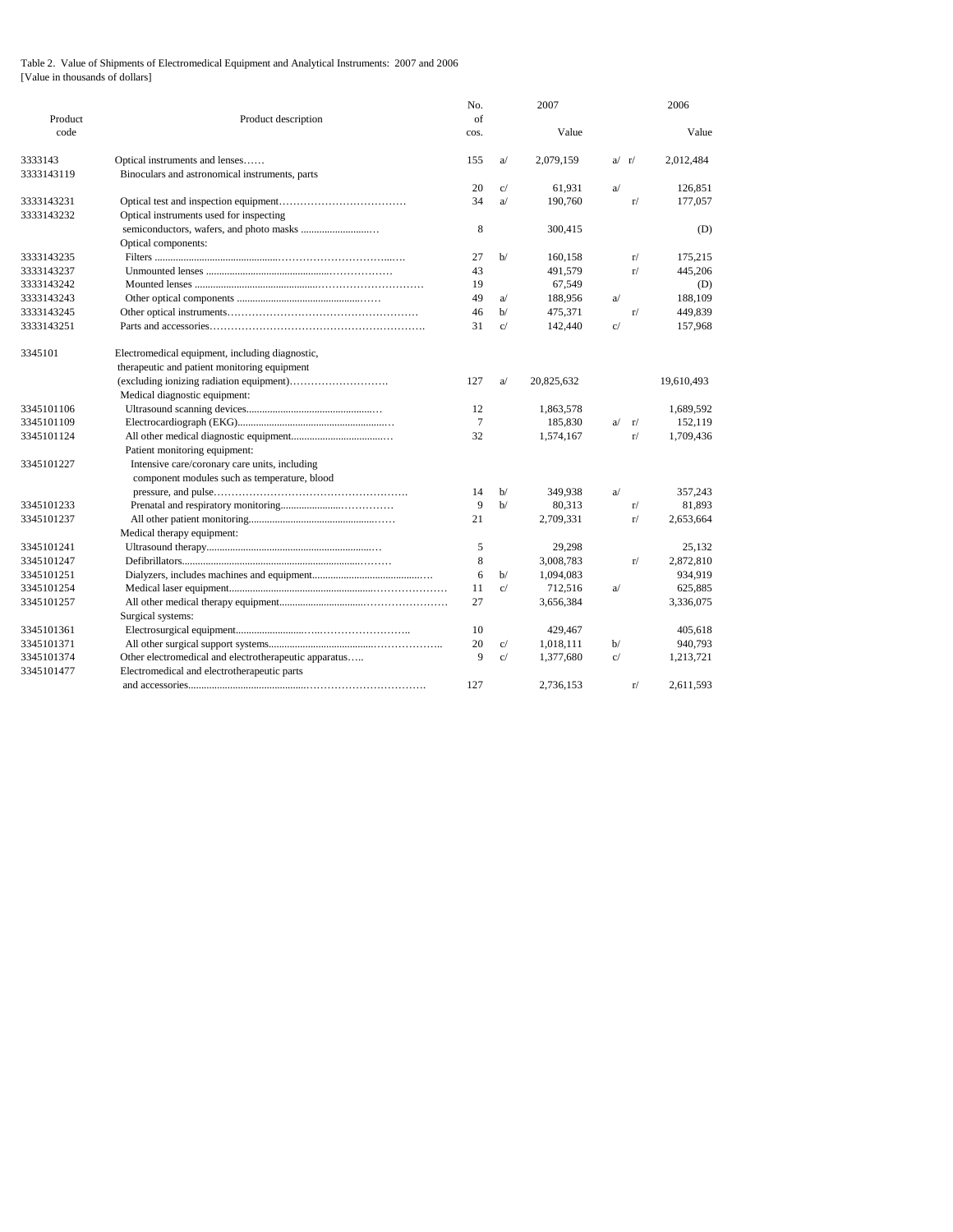## Table 3. Shipments, Exports, and Imports of Electromedical Equipment and Analytical Instruments: 2007 [Value in thousands of dollars]

| Product<br>code                             | Product description                                                                                                                            | Manufacturers'<br>shipments<br>(value of<br>f.o.b. plant) | Exports of<br>domestic<br>merchandise<br>(value at port) 1/ | Imports for<br>consumption<br>(value) $2/3/$ |
|---------------------------------------------|------------------------------------------------------------------------------------------------------------------------------------------------|-----------------------------------------------------------|-------------------------------------------------------------|----------------------------------------------|
| 3333143119                                  | Binoculars and astronomical instruments, parts                                                                                                 | 61,931                                                    | 135,349                                                     | 277,022                                      |
| 3333143231, 235, 237,<br>242, 243, 245, 251 |                                                                                                                                                | 1,716,813                                                 | 2,452,938                                                   | 619,492                                      |
| 3345101106                                  | Ultrasound scanning devices, medical diagnostic                                                                                                | 1,863,578                                                 | 738,454                                                     | 258,312                                      |
| 3345101109                                  |                                                                                                                                                | 185,830                                                   | 56,974                                                      | 22,045                                       |
| 3345101124                                  |                                                                                                                                                | 1,574,167                                                 | 1,591,527                                                   | 1,387,289                                    |
| 3345101247, 254,<br>257                     |                                                                                                                                                | 7,377,683                                                 | 839,032                                                     | 896,332                                      |
| 3345101227, 233,<br>237                     |                                                                                                                                                | 3,139,582                                                 | 341,854                                                     | 347,028                                      |
| 3345101241                                  |                                                                                                                                                | 29,298                                                    | 21,062                                                      | 3,393                                        |
| 3345101251                                  |                                                                                                                                                | 1,094,083                                                 | 73,237                                                      | 32,232                                       |
| 3345101361                                  |                                                                                                                                                | 429,467                                                   | 1,467,538                                                   | 415,762                                      |
| 3345101371, 374                             |                                                                                                                                                | 2,395,791                                                 | 727,150                                                     | 660,240                                      |
| 3345101477                                  | Electromedical and electrotherapeutic parts                                                                                                    | 2,736,153                                                 | 1,187,745                                                   | 1,664,905                                    |
| 3345160                                     | Analytical and scientific instruments, except optical                                                                                          | 8,911,715                                                 | 3,322,429                                                   | 2,333,328                                    |
| 3345170106                                  | Computerized axial tomography (CT or CAT                                                                                                       | 1,333,951                                                 | 556,154                                                     | 589,148                                      |
| 3345170103, 112,<br>115, 332                | Digital radiography, nuclear medicine, and other<br>medical diagnostic X-ray equipment and other<br>irradiation equipment, including parts and | 4,643,479                                                 | 1,694,321                                                   | 2,388,294                                    |
| 3345170121                                  |                                                                                                                                                | 549,399                                                   | 386,714                                                     | 158,807                                      |
| 3345170124                                  |                                                                                                                                                | 325,327                                                   | 316,836                                                     | 303,236                                      |

D Withheld to avoid disclosing data for individual companies.

1/Source: Census Bureau report, EM 545 "U.S. Exports."

2/Source: Census Bureau report, IM 145 "U.S. Imports for Consumption."

3/Value represents c.i.f. (cost, insurance and freight) value at port of entry in the United States plus import duties.

 Note: For comparison of the North American Industry Classification System (NAICS)-based product codes with Schedule B export codes, and HTSUSA import codes, see Table 4.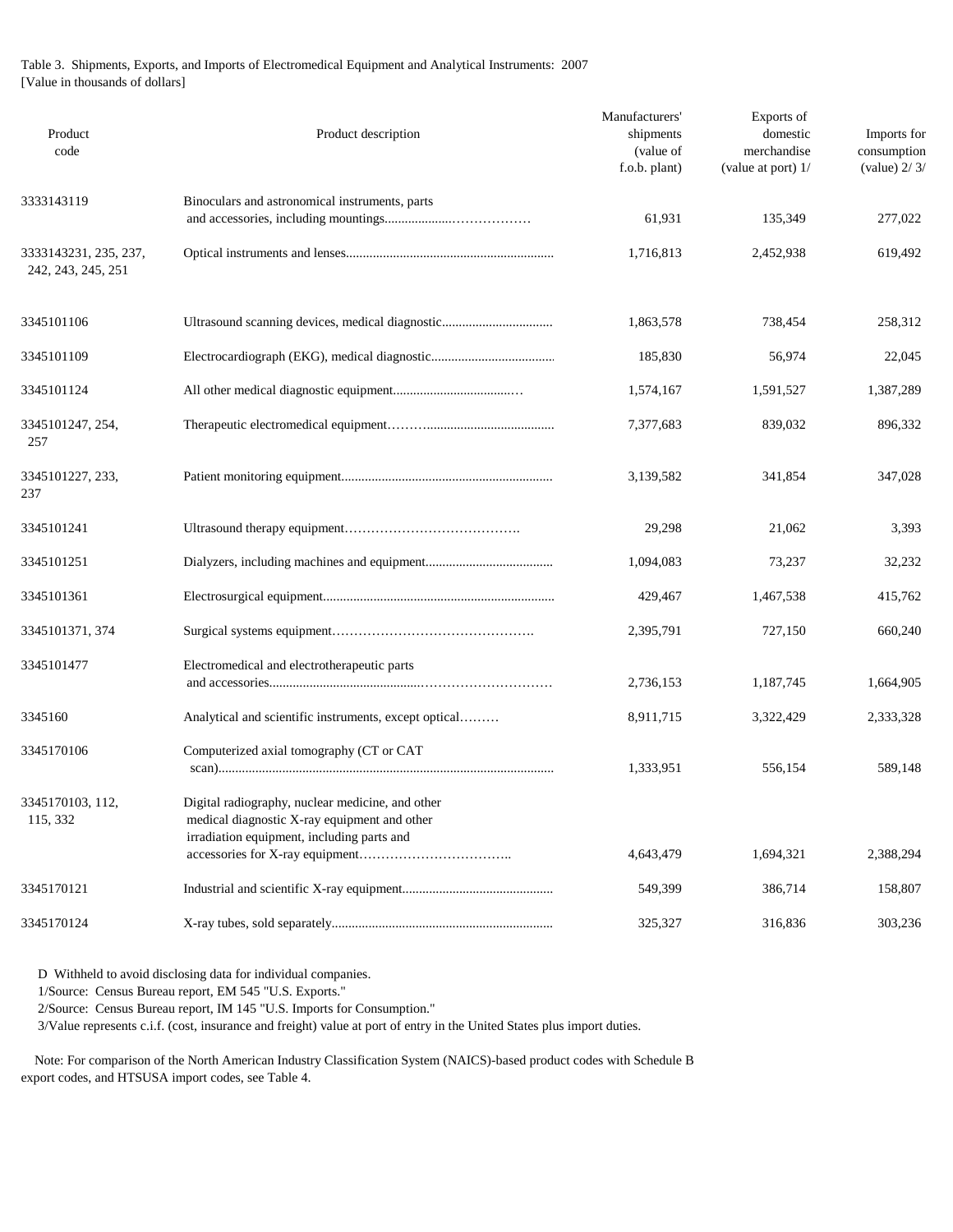Table 4. Comparison of North American Industry Classification System (NAICS)-Based Product Codes with Schedule B Export Codes, and HTSUSA Import Codes: 2007

| Product<br>code         | Product description                            | Export code 1/ | Import code 2/ |
|-------------------------|------------------------------------------------|----------------|----------------|
| 3333143119              | Binoculars and astronomical instruments, parts |                |                |
|                         |                                                | 9005.10.0020   | 9005.10.0020   |
|                         |                                                | 9005.10.0040   | 9005.10.0040   |
|                         |                                                | 9005.10.0080   | 9005.10.0080   |
|                         |                                                | 9005.80.4020   | 9005.80.4020   |
|                         |                                                | 9005.80.4040   | 9005.80.4040   |
|                         |                                                | 9005.80.6000   | 9005.80.6000   |
|                         |                                                | 9005.90.0000   | 9005.90.4000   |
|                         |                                                |                | 9005.90.8000   |
| 3333143231, 235, 237,   |                                                |                | 9011.10.4000   |
| 242, 243, 245, 251      |                                                | 9011.20.0000   | 9011.10.8000   |
|                         |                                                | 9011.80.0000   | 9011.20.4000   |
|                         |                                                | 9011.90.0000   | 9011.20.8000   |
|                         |                                                | 9031.41.0000   | 9011.80.0000   |
|                         |                                                | 9031.90.0000   | 9011.90.0000   |
|                         |                                                |                | 9031.41.0020   |
|                         |                                                |                | 9031.41.0040   |
|                         |                                                |                | 9031.41.0060   |
|                         |                                                |                | 9031.90.4500   |
|                         |                                                |                | 9031.90.5400   |
|                         |                                                |                | 9031.90.5800   |
| 3345101106              |                                                |                | 9018.12.0000   |
| 3345101109              |                                                |                | 9018.11.3000   |
| 3345101124              |                                                | 9018.13.0000   | 9018.13.0000   |
|                         |                                                | 9018.19.4000   | 9018.19.4000   |
|                         |                                                | 9018.19.9530   | 9018.19.9530   |
|                         |                                                | 9018.19.9535   | 9018.19.9535   |
|                         |                                                | 9018.19.9550   | 9018.19.9550   |
| 3345101247, 254,        |                                                |                | 9018.20.0040   |
| 257                     |                                                | 9021.50.0000   | 9018.90.6400   |
|                         |                                                |                | 9018.90.7560   |
|                         |                                                |                | 9021.50.0000   |
| 3345101227, 233,<br>237 |                                                |                | 9018.19.5500   |
| 3345101241              |                                                | 9018.90.7040   | 9018.90.7540   |
| 3345101251              |                                                |                | 9018.90.7520   |
| 3345101361              |                                                |                | 9018.90.6000   |
| 3345101371, 374         |                                                | 9018.20.0000   | 9018.20.0080   |
|                         |                                                | 9018.90.7080   | 9018.90758     |
| 3345101477              | Electromedical and electrotherapeutic parts    |                |                |
|                         |                                                |                | 9018.11.9000   |
|                         |                                                |                |                |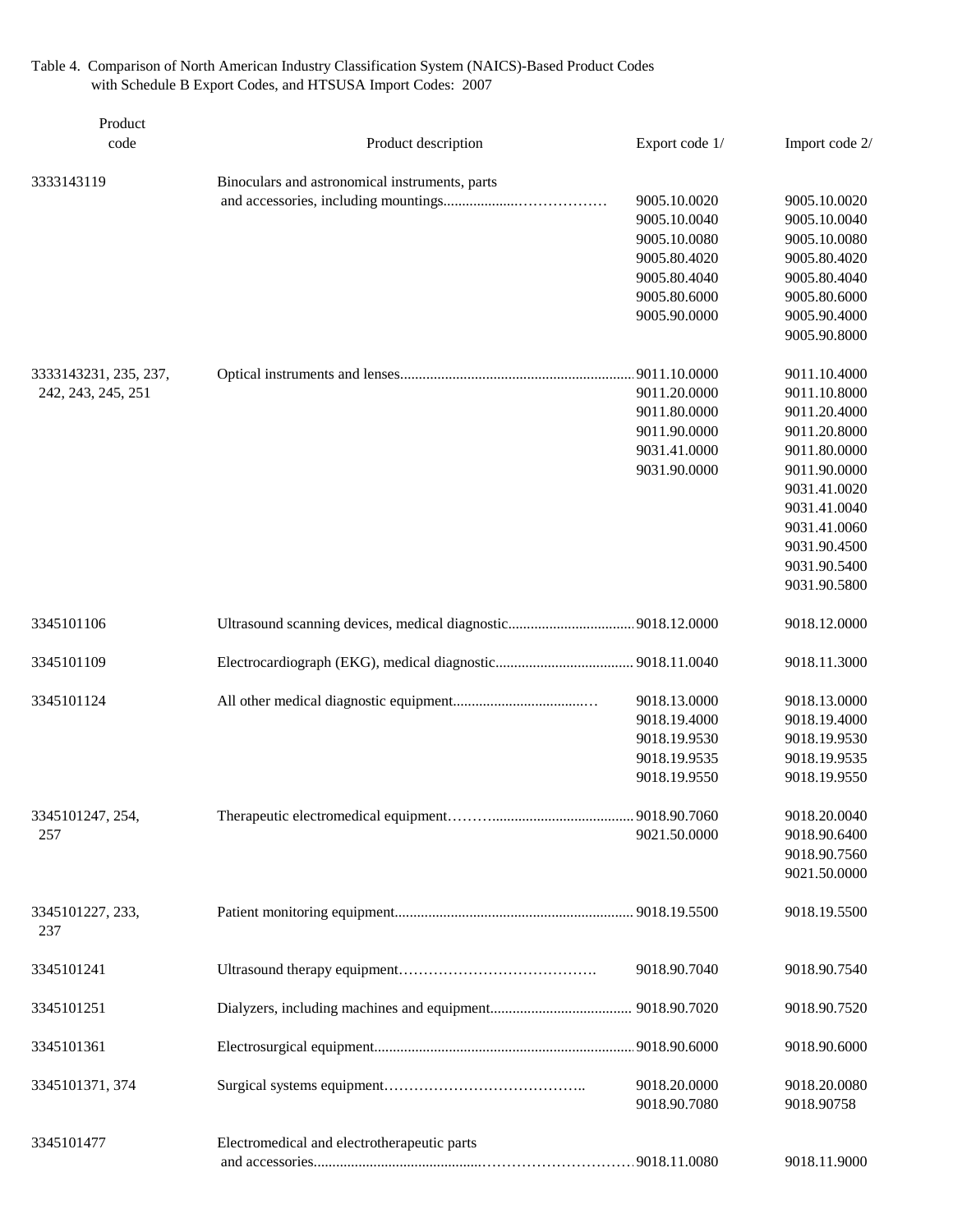|                  |                                                       | 9018.19.7500 | 9018.19.7500 |
|------------------|-------------------------------------------------------|--------------|--------------|
|                  |                                                       | 9018.19.9560 | 9018.19.9560 |
|                  |                                                       | 9018.90.7070 | 9018.90.7570 |
| 3345160          | Analytical and scientific instruments, except optical | 9012.10.0000 | 9012.10.0000 |
|                  |                                                       | 9027.20.2000 | 9027.20.5030 |
|                  |                                                       | 9027.20.5030 | 9027.20.5050 |
|                  |                                                       | 9027.20.6050 | 9027.20.5060 |
|                  |                                                       | 9027.20.9000 | 9027.20.5080 |
|                  |                                                       | 9027.30.4040 | 9027.20.8030 |
|                  |                                                       | 9027.30.4080 | 9027.20.8060 |
|                  |                                                       | 9027.50.2000 | 9027.20.8090 |
|                  |                                                       | 9027.50.5000 | 9027.30.4040 |
|                  |                                                       | 9027.80.2600 | 9027.30.4080 |
|                  |                                                       | 9027.80.3100 | 9027.50.4015 |
|                  |                                                       | 9027.80.3200 | 9027.50.4020 |
|                  |                                                       | 9027.80.3500 | 9027.80.4520 |
|                  |                                                       | 9027.80.8000 | 9027.80.4530 |
|                  |                                                       |              | 9027.80.4560 |
|                  |                                                       |              | 9027.80.4590 |
|                  |                                                       |              | 9027.80.8030 |
|                  |                                                       |              | 9027.80.8060 |
|                  |                                                       |              | 9027.80.8090 |
|                  |                                                       |              | 9027.90.8400 |
|                  |                                                       |              | 9027.90.8800 |
| 3345170106       | Computerized axial tomography (CT or CAT              |              |              |
|                  |                                                       |              | 9022.12.0000 |
| 3345170103, 112, | Digital radiography, nuclear medicine, and other      |              |              |
| 115, 332         | medical diagnostic X-ray equipment and other          |              |              |
|                  | irradiation equipment, including parts and            |              |              |
|                  |                                                       | 9022.13.0000 | 9022.13.0000 |
|                  |                                                       | 9022.14.0000 | 9022.14.0000 |
|                  |                                                       | 9022.21.0000 | 9022.21.0000 |
|                  |                                                       | 9022.29.8000 | 9022.29.8000 |
|                  |                                                       | 9022.90.4000 | 9022.90.4000 |
|                  |                                                       | 9022.90.6000 | 9022.90.6000 |
|                  |                                                       | 9022.90.8000 | 9022.90.9500 |
| 3345170121       |                                                       |              | 9022.19.0000 |
| 3345170124       |                                                       |              | 9022.30.0000 |

 1/Source: 2007 Edition, Harmonized System-based Schedule B, Statistical Classification of Domestic and Foreign Commodities Exported from the United States.

2/Source: Harmonized Tariff Schedule of the United States, Annotated (2007).